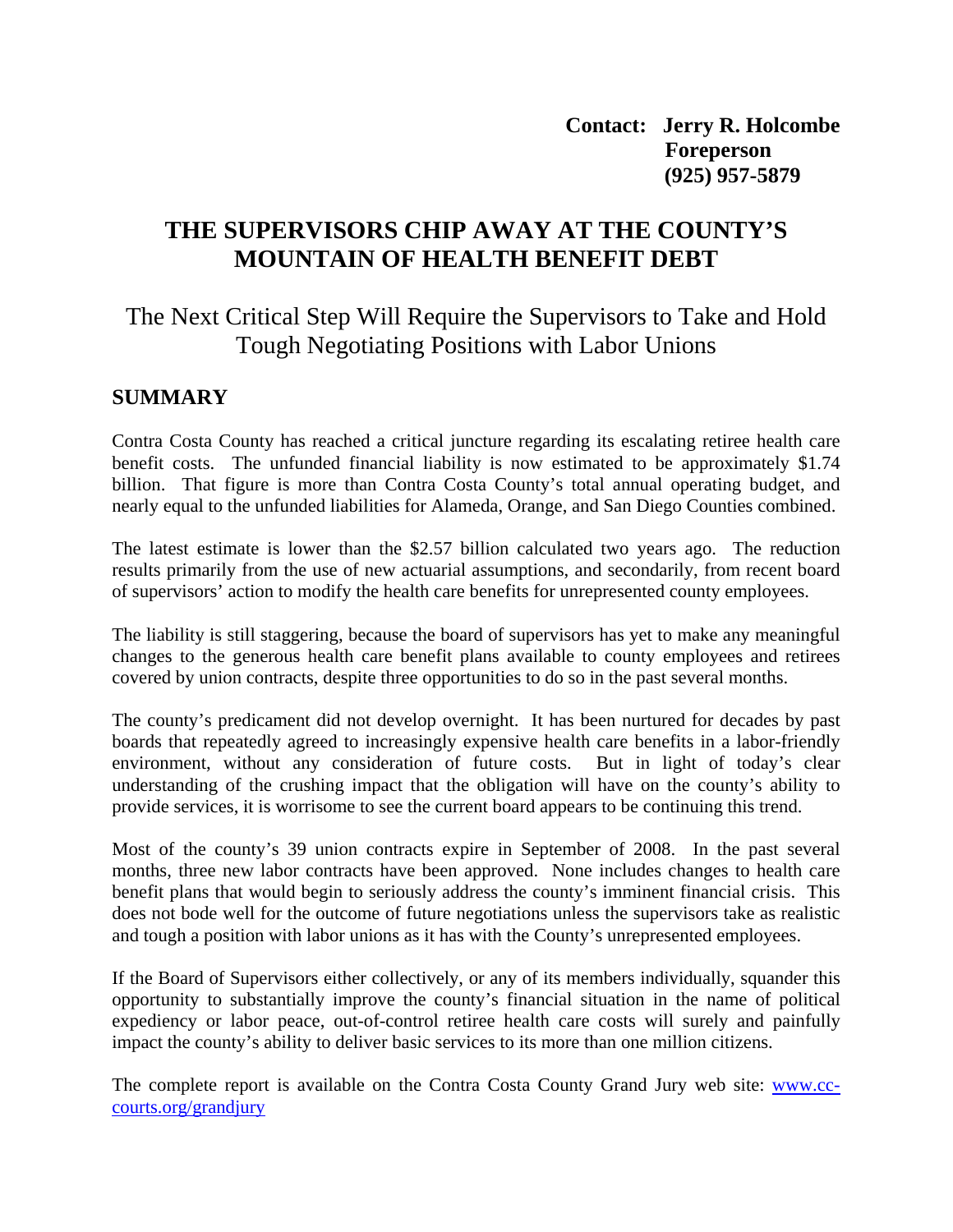### **CONTRA COSTA COUNTY GRAND JURY REPORT 0805**

# **THE SUPERVISORS CHIP AWAY AT THE COUNTY'S MOUNTAIN OF HEALTH BENEFIT DEBT**

The Next Critical Step Will Require the Supervisors to Take and Hold Tough Negotiating Positions with Labor Unions

## **TO: Contra Costa County Board of Supervisors**

### **BACKGROUND**

Contra Costa County (County) provides its retirees and eligible dependents with medical and dental care benefits. These benefits flow from labor agreements with employee organizations, since retirees and their dependents receive the same health care benefits as active employees and their dependents.

The County has paid its share of health insurance premiums from its annual operating budget on a cash basis, also known as pay-as-you-go. Retiree health care benefits are referred to as Other Post Employment Benefits (OPEB) to distinguish them from pension obligations.

In compliance with Government Accounting Standards Board Statement Number 45 (GASB 45), the estimated future accumulated OPEB costs must be reported in the County's Comprehensive Annual Financial Report. An independent actuarial consultant estimated that, as of January 1, 2006, the County's unfunded OPEB liability over the next 30 years was approximately \$2.57 billion. In March 2008, the actuary reported that the County's unfunded liability, as of January 1, 2008, now totals an estimated \$1.74 billion. The reduction results primarily from the use of new actuarial assumptions, and secondarily, from recent Board of Supervisors' (Supervisors) action to modify the health care benefits available to county employees that are not covered by a union contract.

Various demographic trends, such as earlier employee retirements and longer life spans, have swelled the ranks of County retirees. These trends have been compounded by dramatic increases in medical care and health insurance costs that have far outpaced overall inflation. All these factors have contributed to the County's staggering unfunded OPEB liability, the liability with the County's historically generous health care benefits as its foundation.

The County's unfunded OPEB liability has been the subject of Grand Jury reports in each of the last four years, but little significant progress has been made during that period to address the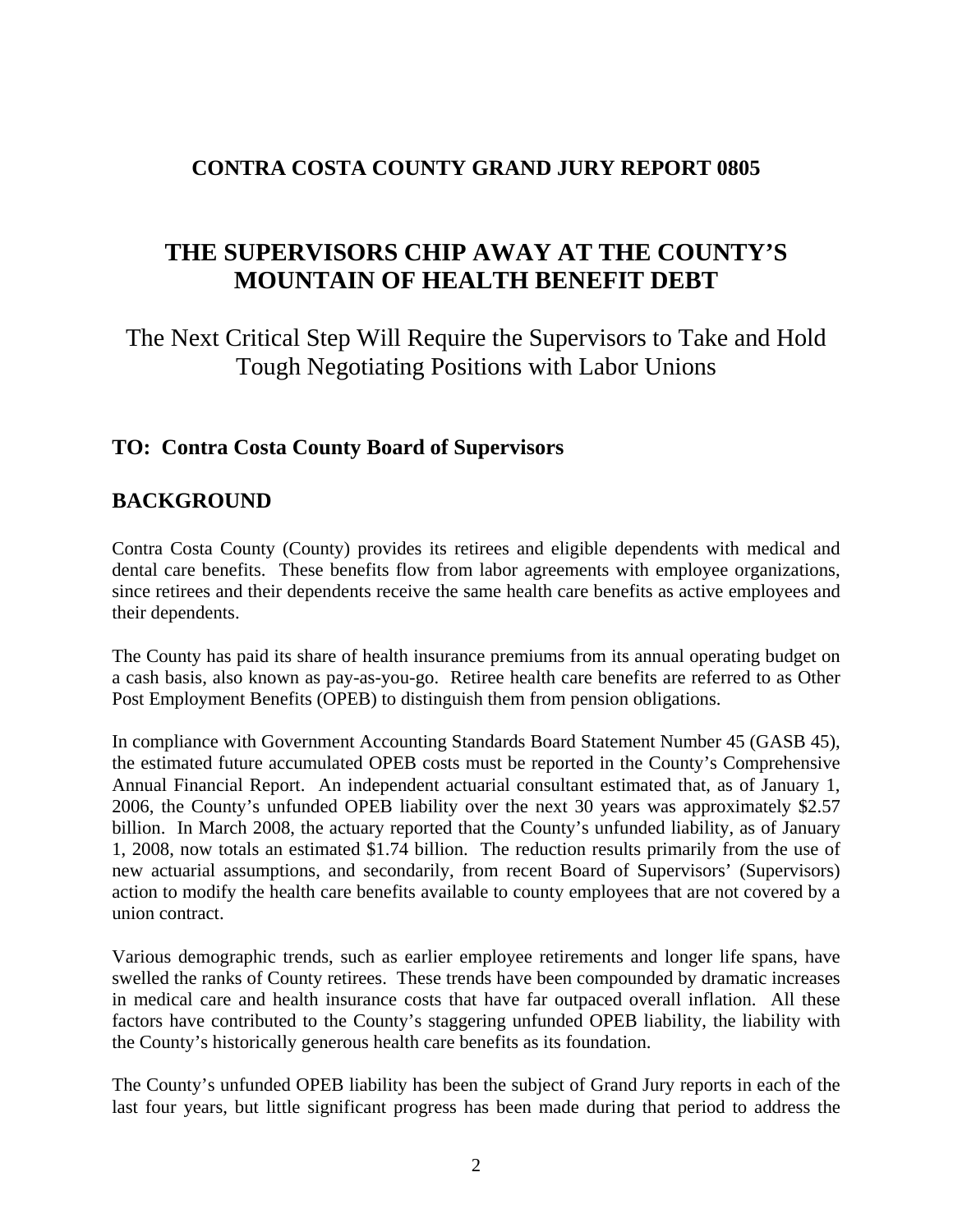problem. During that time, the Supervisors have failed to negotiate changes to the health benefits that will do anything to reduce the County's growing liability. In 2008, most of the County's union contracts will be renegotiated. This will be the opportunity for the Supervisors to make changes in health care benefits that will significantly reduce the OPEB liability.

Adopting the most effective option in the upcoming labor negotiations is essential if the County is truly committed to containing its unfunded OPEB liability. Unless the Supervisors restructure the County's health care benefits for all its employees and retirees, they will be forced to reduce programs and services. This will have a devastating effect on employees, taxpayers, and residents, especially those dependent on County services.

## **FINDINGS**

#### **A. Defining the OPEB Problem**

- 1. Governmental Accounting Standards Board Statement Number 45 ("GASB 45"), "Accounting and Financial Reporting by Employers for Post-Employment Benefits Other Than Pensions" (OPEB) sets an accounting standard analogous to the governmental pension accounting standard. This standard requires the calculation and disclosure of an unfunded liability for government employee retiree health care benefits similar to the method already in place for recognizing the cost of government employee pensions. Contra Costa County (County) has elected to embrace this standard.
- 2. As of January 1, 2006, County's unfunded OPEB liability for the cost of providing health care benefits to its current and future retirees and their dependents over the course of their lifetimes was estimated by an independent actuarial consultant hired by the Board of Supervisors (Supervisors) to be \$2.57 billion.
- 3. The 2006 actuarial study indicated that the structure and costs of the County's retiree health care benefits were not sustainable.
- 4. According to a March 1, 2007 County OPEB Task Force report, as of January 1, 2006, the estimated unfunded OPEB liabilities for Alameda, Orange, Riverside, San Diego, and San Mateo counties were \$613 million, \$598 million, \$257 million, \$640 million, and \$70 million respectively. These five counties have a combined OPEB liability of approximately \$2.17 billion, which is less than the \$2.57 billion estimate for Contra Costa alone.
- 5. In 2008, the actuarial consultant updated the estimated unfunded OPEB liability. As of January 1, the revised estimate was \$1.74 billion. The reduction results primarily from the use of new actuarial assumptions, and secondarily, from Supervisor action on May 6, 2008 to modify the health care benefits available to County employees that are not covered by a union labor contract; i.e., unrepresented employees. The \$1.74 billion figure is more than the County's total annual operating budget of approximately \$1.2 billion for fiscal year 2007-08, and is still nearly equal to the combined health care benefit liabilities for Alameda, Orange, and San Diego Counties.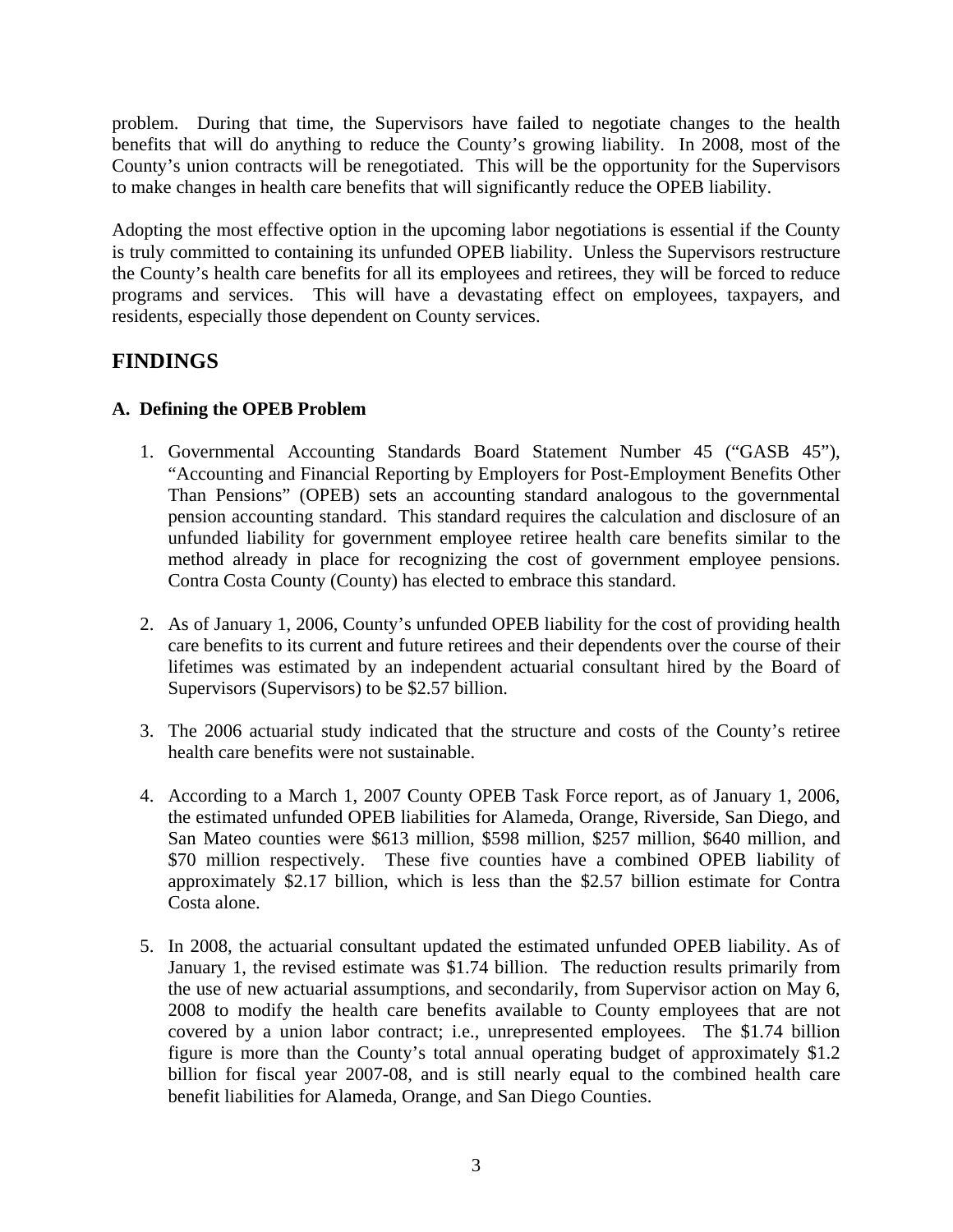- 6. According to County officials, the growth in the cost of health care benefits has and will continue to compromise the County's ability to provide public services since County general funds earmarked for services will have to be used to pay for increasingly costly employee and retiree health care benefits.
- 7. As early as 1994, the Supervisors were briefed by administrative staff about the pending OPEB crisis, but took no action for more than a decade.
- 8. The OPEB liability results primarily from labor agreements in which retirees and their dependents receive the same increasingly costly health care benefits as active employees and their dependents. Other factors that contribute to the OPEB liability include longer life spans, earlier retirement ages, as well as medical costs and health insurance premiums that have escalated dramatically compared to overall inflation*.*
- 9. The Supervisors have the authority and responsibility to establish the labor negotiation policy, to explain it clearly to the County's negotiating team, and to ensure that the negotiating team carries it out.
- 10. There have been occasions in the past in which individual supervisors have had conversations with union leaders about matters being negotiated. Reportedly, these conversations have on occasion undermined the Supervisors' labor negotiation policy, causing a weakening of that body's resolve, resulting in labor contracts that were not fiscally prudent.
- 11. The subject of the County's unfunded OPEB liability has been the topic of four previous Contra Costa County Grand Jury reports:
	- 2004: "Take Action Now to Reduce Costs of Retiree Health Insurance."
	- 2005: "Code Blue: County Health Care Costs."
	- 2006: "County Ignores Retiree Health Care Costs: The Financial Tidal Wave."
	- 2007: "Mayday, Mayday, Mayday! The County Drifts Ever Closer to the OPEB Rocks."
- 12. The Governmental Accounting Standards Board recommends public agencies account for unfunded OPEB costs over the active service life of benefiting employees, rather than reporting current year OPEB costs for existing retirees.
- 13. Currently, there is no universal County requirement for eligible retirees to enroll in Medicare Parts A (hospital coverage) and B (physician and ancillary medical coverage), and assign benefits to County sponsored health insurance carriers. When Medicare benefits are assigned to the County's health insurance carriers by retirees by means of a carrier-provided form, Medicare becomes the primary payer, leaving the County responsible only as a secondary payer. Currently, Medicare health benefits are not uniformly assigned to the County's health insurance carriers to help pay for the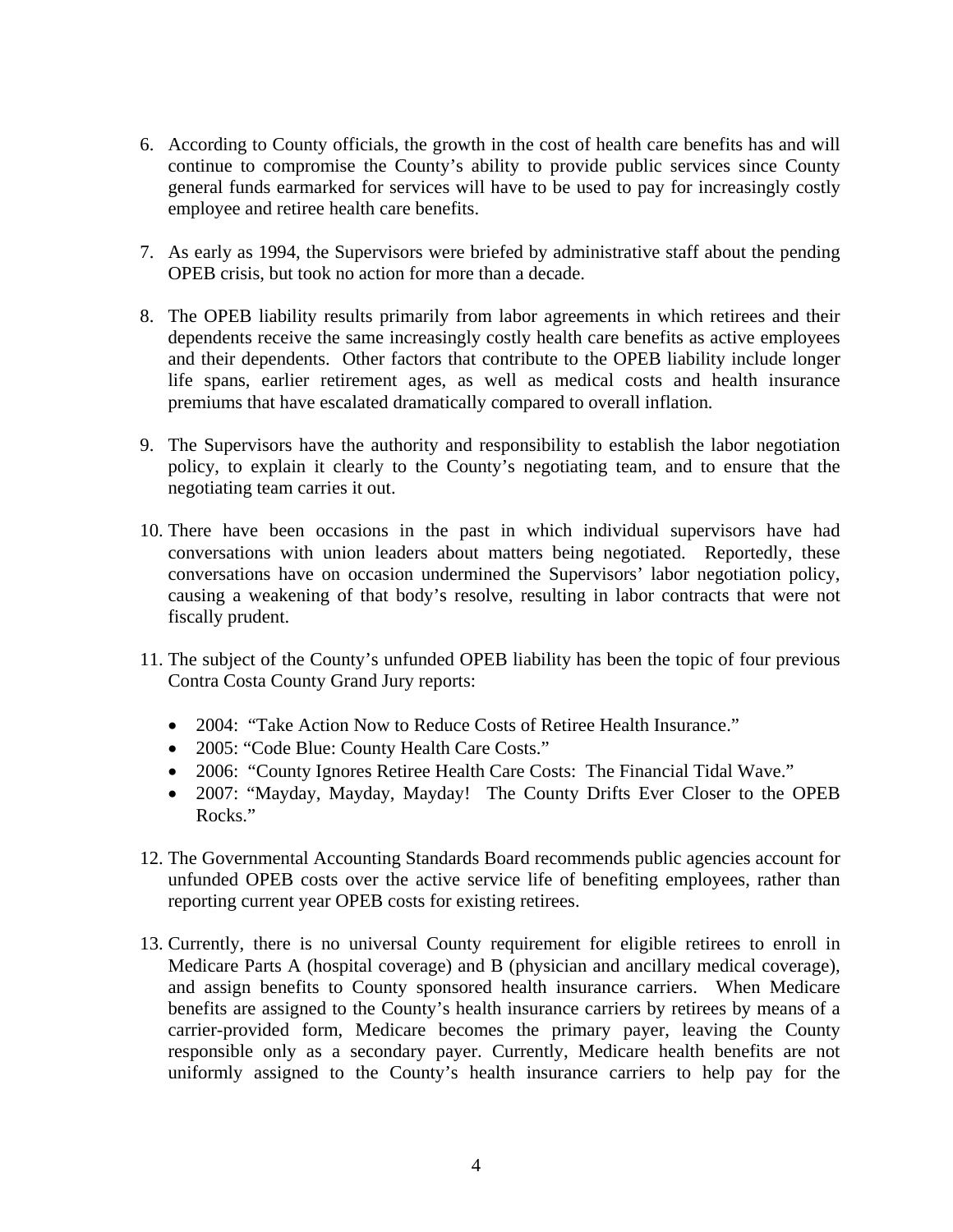participants' medical care. This results in higher insurance premium costs for the County**.** 

- 14. The County provides combined medical and dental benefits to approximately 8600 active employees, 5800 retirees, plus dependents and surviving spouses of retirees. Approximately 7400 (86%) of the active employees are represented by labor unions. The remaining 1200 (14%) are unrepresented.
- 15. The County's \$1.2 billion, fiscal year 2007-08 budget includes \$130 million, 10.7% of the total budget, to pay health premium costs on a pay-as-you-go plan (\$36 million for retirees and \$94 million for active employees).

#### **B. Addressing the OPEB Problem**

- 16. On September 25, 2007, the Supervisors adopted a plan to finally begin addressing the County's unfunded OPEB liability. It included the following:
	- A Strategic Plan and timetable addressing the OPEB problem.
	- An Irrevocable Trust Account for pre-funding a portion of the County's OPEB liability.
	- An initial goal to pre-fund, i.e., deposit into the trust, 40% of the total OPEB liability over the course of the next 30 years. This amount represents only the costs of current retirees' health care costs during that period, not future retirees.
	- A pledge to deposit \$588 million between fiscal years 2008-09 and 2022-23, 15 years, into the Irrevocable Trust Account.
- 17. Effective January 1, 2007, the County increased the eligibility requirement for retiree health care benefits. Since then, employees, other than deputy sheriffs and firefighters, must work for the County for 15 years. Previously, some new employees had become eligible for retiree health benefits after as little as one day on the job.
- 18. On January 15, 2008, the Supervisors established an Irrevocable Trust Account, under the provisions of Internal Revenue Code Section 115, to deposit future OPEB funds. The funds in such accounts may not be used for any other purpose than as directed in the trust document. The trustees are: the County's Administrator, Auditor-Controller, Treasurer-Tax Collector, Director of Finance, and Health Services Department's Chief Financial Officer.
- 19. The County Administrator has conducted information sessions covering the County's OPEB liability problems during which he answered employee and public questions.
- 20. On January 23, 2008, the County Administrator presented a report to the County Health Care Coalition, a group that includes representatives of the various labor organizations. This report contained several benefit design change options that, if adopted, would have varying impacts on reducing the County's OPEB liability. The pros and cons, as well as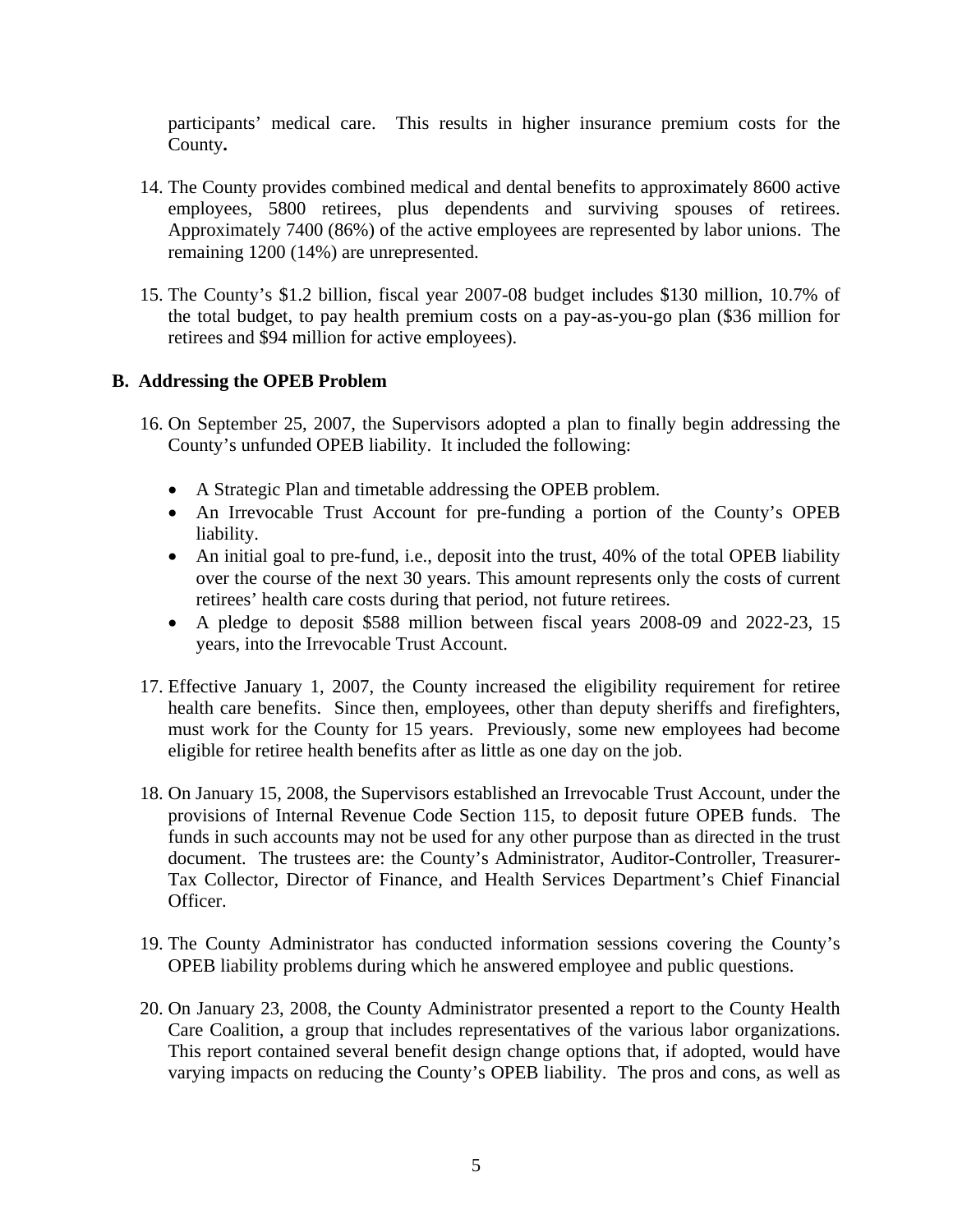the fiscal impact on the County's unfunded OPEB liability, were presented for each of the options.

- 21. The January 23, 2008 report proposed changes to the health benefits available to retired unrepresented employees and their dependents. On May 6, 2008, the Supervisors approved the following changes for retired unrepresented employees and their dependants:
	- Limit coverage to one County health plan for retired employees, and their dependents, regardless of a spouse or partner's County employee status; i.e., no dual County health coverage.
	- Require retirees who become 65 on or after January 1, 2009 to enroll in Medicare Parts A&B.
	- Beginning January 1, 2010, set the County health care insurance premium subsidy at the 2009 premium level.
- 22. The January 23, 2008 report proposed the establishment of a second benefit tier for newly hired unrepresented employees intended to limit the County's costs of providing health plan benefits to future retirees. On May 6, 2008, the Supervisors approved the following changes for unrepresented employees hired after January 1, 2009:
	- Limit coverage to one County health plan for active or retired employees, and their dependents, regardless of spouse or partner County employee status; no dual County health coverage.
	- Establish separate insurance rating pools for active and retired employees to allow for more accurate cost calculations for each group.
	- Provide that upon retirement: a) the County would not contribute toward the cost of health care for employees that retire before the age of 65; and, b) the County would permit retirees to enroll in County health plans at their own expense until age 65, when employees are eligible to enroll in Medicare Parts A&B.
- 23. The January 23, 2008 report proposed the establishment of a Benefit Design Task Force to develop a new health benefit program for the County. On May 6, 2008, the Supervisors approved:
	- The establishment of a task force to deal with health care benefits for unrepresented employees. Members of the task force would include unrepresented employees and retirees, County subject matter experts, independent benefit design, actuary, and tax consultants.
	- Setting specific achievement goals and parameters to recommend options for sound health care benefits within the County's budgetary limits.
	- Setting specific target dates for completion of any re-design recommendations before 2010.
	- Pursuing the means to assure portability of employee health coverage and access to health savings mechanisms for unrepresented County employees, retirees, and their dependents.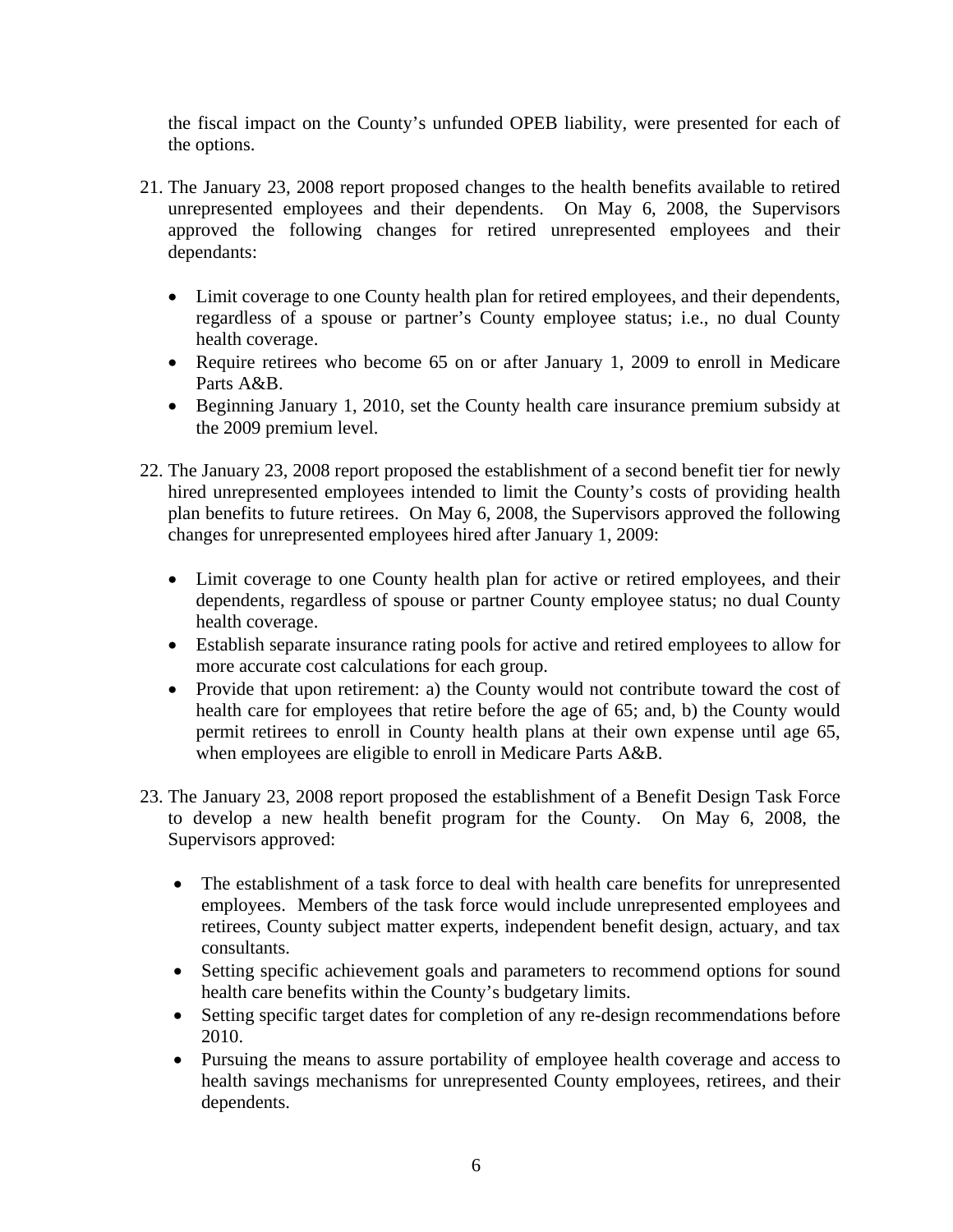- 24. The County Administrator implemented a hiring freeze effective February 1, 2008, subject to case-by-case exceptions only he and his chief deputies have the authority to grant.
- 25. On May 6, 2008, the Supervisors approved a fiscal year 2008-09 budget that directs \$20 million to the OPEB trust.
- 26. The County has 39 labor contracts with 17 different employee organizations. Most of the contracts expire on September 30, 2008.
- 27. The County Human Resources Department's labor relations services unit coordinates the activities of both in-house staff and contracted labor consultants.

#### **C. The OPEB Problem Continues**

- 28. In October 2007, the Supervisors approved a new contract with the United Professional Firefighters, Local 1230 that did not include any changes in health benefits.
- 29. In December 2007, the Supervisors approved a new contract with the Costa County Deputy District Attorneys Association that did not include substantive changes in health benefits.
- 30. In April 2008, the Supervisors approved a new contract with the California Nurses Association that did not include substantive changes in health benefits.
- 31. Based on 2008 estimates from the independent actuary hired by the Supervisors, the County will need to set aside \$130 million per year, for 30 years, to pay down 40% of the OPEB liability. The Supervisor-approved 40% target level represents the estimated cost of the County's current retiree health care benefits, not the total amount required to also cover the health care benefit costs for all future retirees. Recent steps by the Supervisors, including the May 6, 2008 approval of the fiscal year 2008-09 budget, will reduce the liability over time. However, in the absence of any further action by the Supervisors to increase the target level, the gap between the required and planned contributions is estimated to be \$54 million per year.

### **CONCLUSIONS**

A number of factors have contributed to Contra Costa County's current retiree health benefits cost crisis. But there is a primary factor that could have mitigated this crisis years ago, and which, even now, is contributing to making the situation worse. That primary cause was the inability of elected County Board of Supervisors to develop a fiscally prudent and tough negotiating position with the labor unions that represent County employees, and then stick to it.

This fiscal problem has been before the Supervisors for many years, and only recently have they begun to take steps to address the situation. Thus far, those steps have been limited to making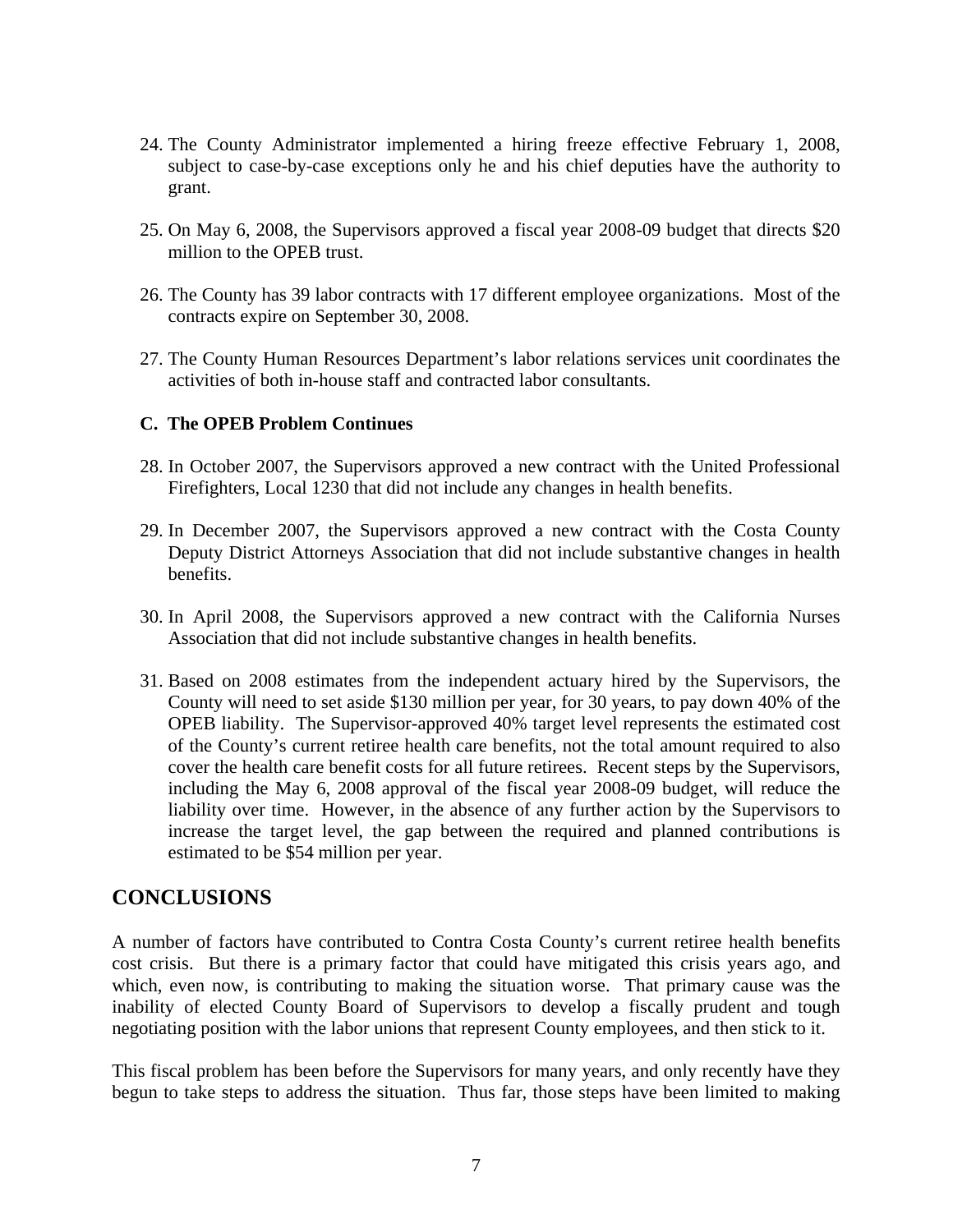health benefit changes that will affect only unrepresented employees, approximately 14% of the County's workforce. This is the fifth consecutive year that the Grand Jury has been one of the voices forcefully bringing this matter to the attention of the Supervisors and the public. The Supervisors consistently approved labor contracts covering the remaining 86% of the workforce that obligate the County to expenses that are not sustainable, and budgets that do not provide funds to pay down this obligation over time.

The pattern has continued this year. Supervisors have said that they have learned their lesson, that they will do better, and that they are on the road to fiscal sanity. Their record says otherwise. In the past few months, three labor contracts have come up for approval, and in each case, the Supervisors as a group have failed to take any meaningful steps to address out-ofcontrol health benefit costs, attributable largely to the generous union agreements.

The Supervisors have been unable to maintain a united front because some supervisors have gone outside the "meet and confer" process, communicating directly with union leaders about matters that are being negotiated by the County's negotiating team. In fairness, not all supervisors are so beholden to organized labor. But those that have the best interests of County taxpayers in mind are powerless to accomplish the necessary tasks when other supervisors seem more interested in union political support and its impact on the next election.

It is imperative that the Supervisors take additional meaningful steps to get the County on a fiscally sound footing. The next key step involves establishing and holding tough negotiating positions with the unions that represent County employees. To do so will require a majority of supervisors who take seriously their duties to all, not just some, County taxpayers.

# **RECOMMENDATIONS**

The 2007-08 Contra Costa County Grand Jury recommends that:

- 1. The Supervisors establish the County's labor negotiation policy, explain it clearly to its negotiating team, and see that the negotiating team carries it out.
- 2. The Supervisors refrain from individually communicating with labor leaders regarding any contract item being negotiated.
- 3. The Supervisors only approve labor contracts that are fiscally prudent and that reduce the County's unfunded OPEB liability.
- 4. The Supervisors develop and implement a new health benefit program for County employees and retirees that will reduce the OPEB liability.
- 5. All Medicare eligible employees, retirees, and their dependants receiving health care benefits from the County be required to enroll in Medicare Parts A and B, and to assign their Medicare benefits to the County's authorized health insurance carriers.